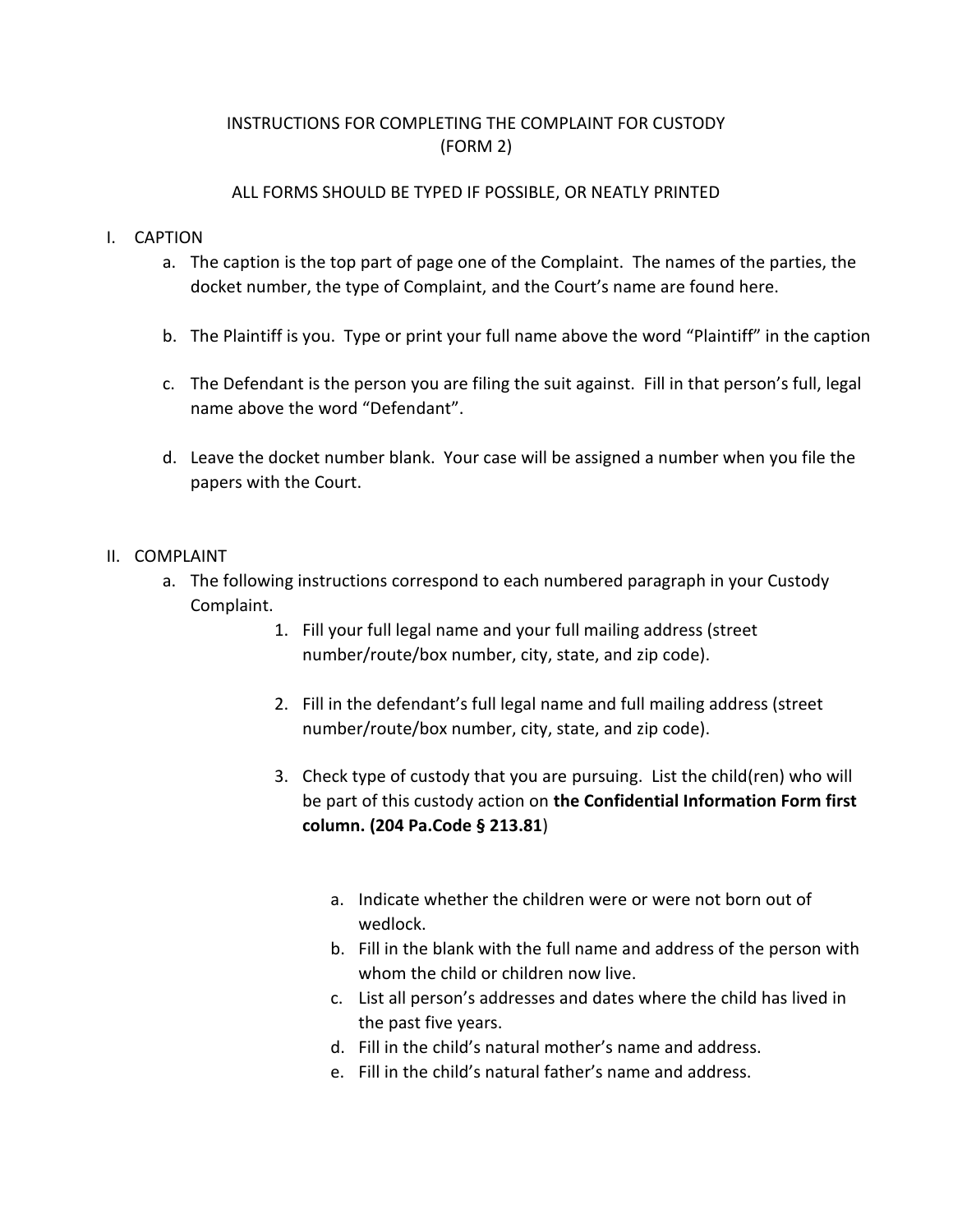- 4. State your relationship to the child (mother, father, grandmother, etc.) List everyone who now lives with you and your relationship to each of these people.
- 5. State the Defendant's relationship to the child (mother, father, grandmother, etc.) List everyone who now lives with the Defendant and the relationship between the Defendant and each of those people.
- 6. Cross out whichever phrase does not apply. If this is the first time there has been a Custody Case involving this child, cross out "has". If there was a case involving this child in **any** Court before, cross out "has not" and write the name of the Court and docket number of that case.
	- a. Cross out whichever phrase does not apply concerning whether you know of any custody case being filed with any other Court.
	- b. Cross out whichever phrase does not apply concerning whether the child is living with someone other than the Defendant or one of the child's parents.
	- c. State briefly why you believe that what you are asking for will be best for the child.
- 7. List why the relief should be granted and is in the best interest of the child.
- 8. List any other person that you believe has a right to be a part of the hearing concerning custody because they have standing (see definitions). These individuals must be served with a copy of the Complaint.
- 9. If you are a grandparent or person (not a parent) seeking any type of custody, review this section and fill out any part that pertains to you.
- 10. Complete the Criminal Record/Abuse History Verification from and file with this complaint.
- III. WHEREFORE: Check the type of custody that you are seeking (See Definitions)
- IV. Sign your full name and date the Complaint.
- V. VERIFICATION: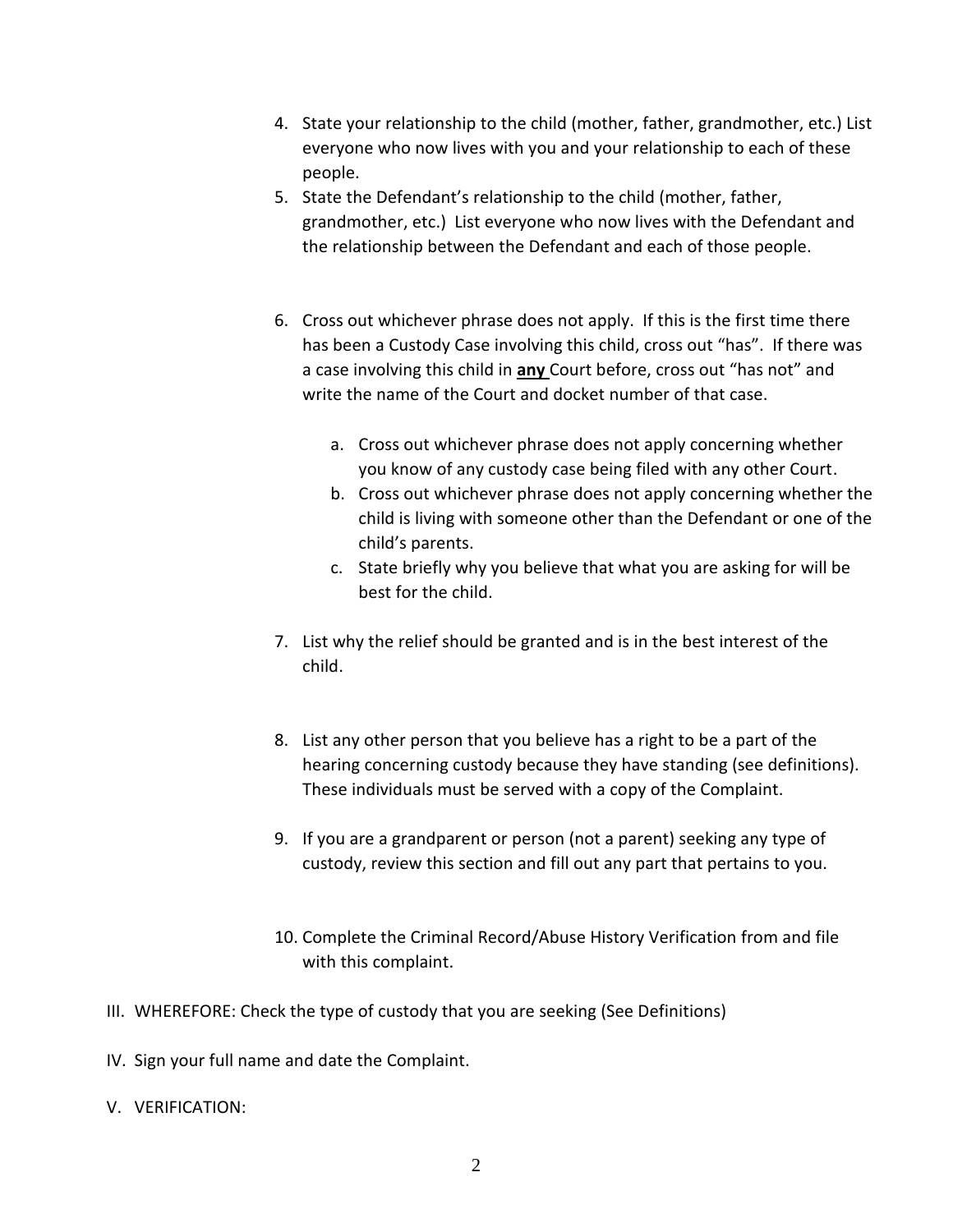a. This form states that all of the information which you have listed in the Complaint is true. Sign this form

**THERE IS A FILING FEE IN THE AMOUNT OF \$149 FOR NEW COMPLAINTS, PLEASE SUBMIT TO PROTHONOTARY**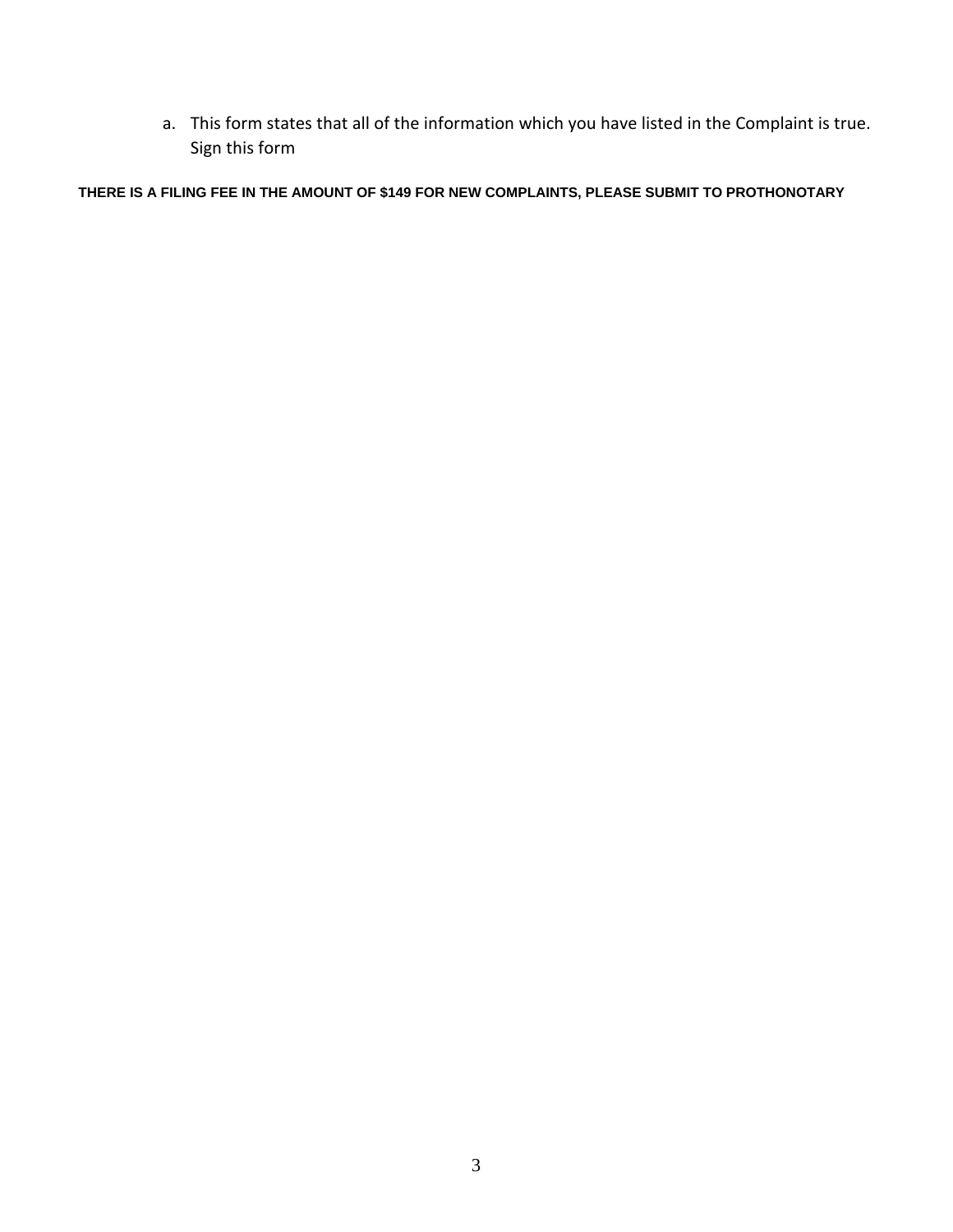# **IN THE COURT OF COMMON PLEAS OF BLAIR COUNTY, PENNSYLVANIA**

|     |                                              |                      |           | NO.                                          |                                                       |  |
|-----|----------------------------------------------|----------------------|-----------|----------------------------------------------|-------------------------------------------------------|--|
|     | Plaintiff                                    |                      |           |                                              |                                                       |  |
| VS. |                                              |                      |           | <b>CUSTODY</b>                               |                                                       |  |
|     |                                              | Defendant            |           |                                              |                                                       |  |
|     |                                              |                      |           | <b>COMPLAINT FOR CUSTODY</b>                 |                                                       |  |
|     |                                              |                      |           |                                              |                                                       |  |
|     | (street)                                     |                      |           | (city)                                       |                                                       |  |
|     | (state)                                      | (zip code)           |           | (county)                                     |                                                       |  |
|     |                                              |                      |           |                                              |                                                       |  |
|     |                                              |                      |           |                                              |                                                       |  |
|     | (street)                                     |                      |           | (city)                                       |                                                       |  |
|     | (state)                                      | (zip code)           |           | (county)                                     |                                                       |  |
|     | Phone:_______________________________        |                      |           |                                              |                                                       |  |
|     | 3. Plaintiff seeks:                          |                      |           |                                              |                                                       |  |
|     | <b>LEGAL CUSTODY:</b><br>_sole legal custody | shared legal custody | together) | (important decisions are made by one parent) | (important decisions are made by both parents working |  |

## **PHYSICAL CUSTODY**

\_\_\_\_\_\_partial physical custody *(where the child lives some of the time)*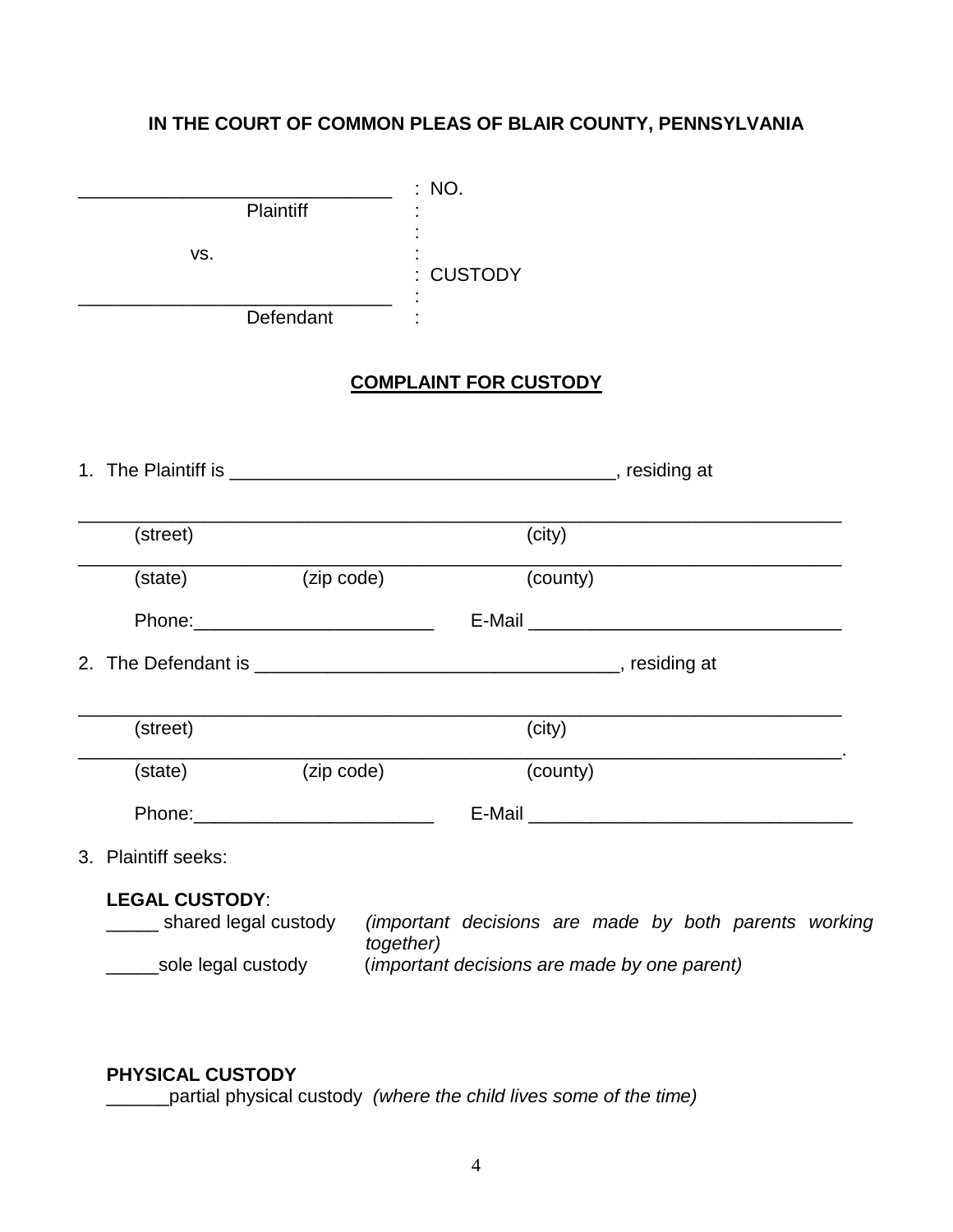\_\_\_\_\_\_primary physical custody *(where the child lives most of the time)*

\_\_\_\_\_\_shared physical custody (*when the child lives with each parent on an approximately equal basis.)*

\_\_\_\_\_\_sole physical custody *(when the child lives only with one parent)*

\_\_\_\_\_\_supervised physical custody *(when time together is supervised)*

of the of the child (ren) identified on the Confidential Information Form first column. (204 Pa.Code § 213.81)

**\*\*\*Do not list names and date of birth of children on this form, identify by numerals or initials corresponding to attached Confidential Information Form.** 

**Child \_\_\_\_ Child \_\_\_\_ Child \_\_\_\_ Child \_\_\_\_**

List additional children as necessary.

The child(ren) (was/were) (was not/were not) born out of wedlock.

The child(ren) is/are presently in the custody of \_\_\_\_\_\_\_\_\_\_\_\_\_\_\_\_\_\_\_\_\_\_\_\_\_\_\_\_\_\_

| resides at _________                                                                      |            |                    |            |          |  |
|-------------------------------------------------------------------------------------------|------------|--------------------|------------|----------|--|
| (street)                                                                                  |            |                    | (city)     |          |  |
| (state)                                                                                   | (zip code) |                    | (county)   |          |  |
| During the past five years, the child(ren) has/have resided with the following and at the |            |                    |            |          |  |
| following addresses:                                                                      |            |                    |            |          |  |
| List all persons                                                                          |            | List all addresses |            | Dates    |  |
|                                                                                           |            |                    |            |          |  |
|                                                                                           |            |                    |            |          |  |
| (street)                                                                                  | (city)     | (state)            | (zip code) | (county) |  |
| The Mother of the child(ren) is currently (married) (divorced) (single)                   |            |                    |            |          |  |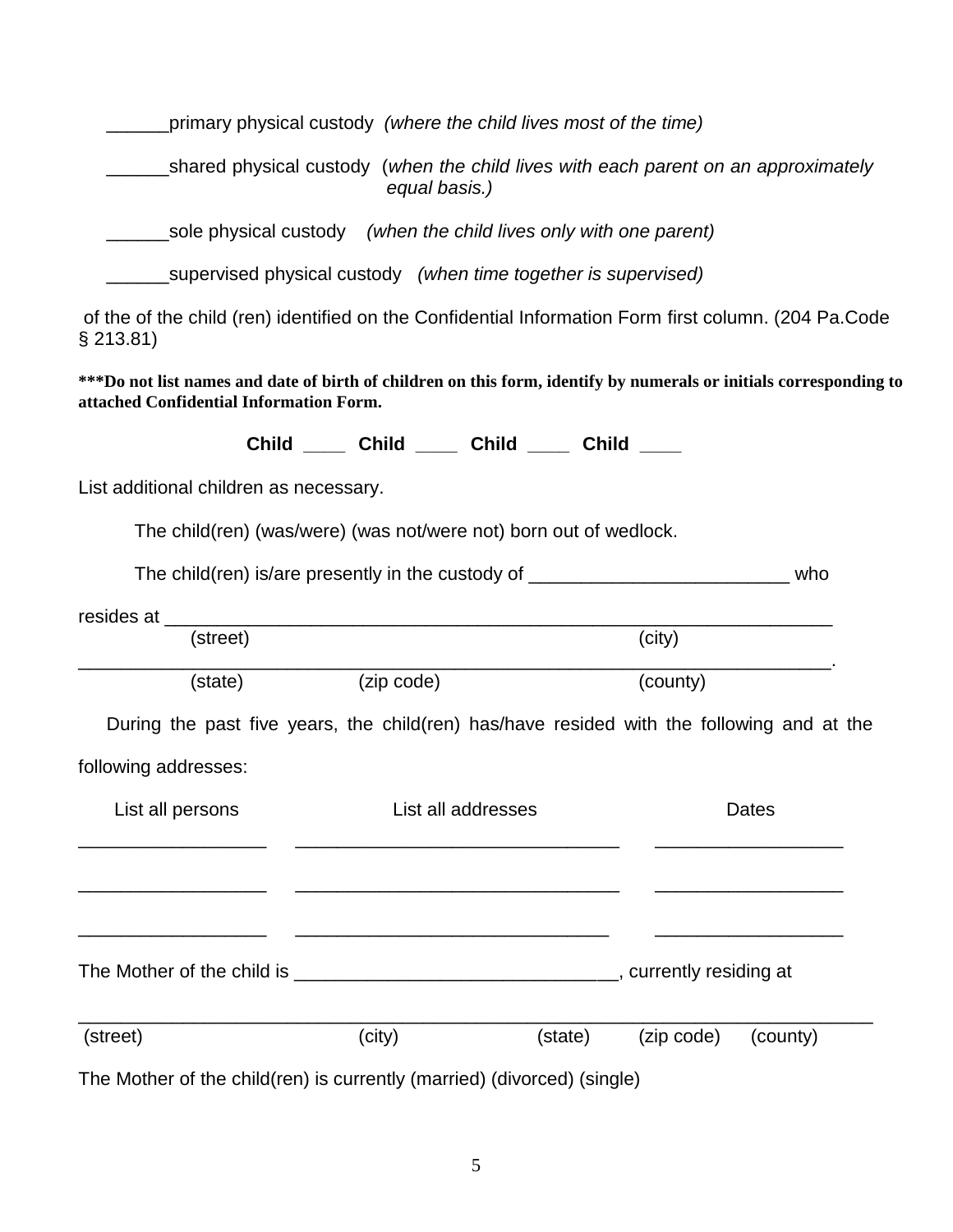|  | (street)                                                                              | (city)       | (state) | (zip code) | (county) |            |
|--|---------------------------------------------------------------------------------------|--------------|---------|------------|----------|------------|
|  | The Father of the child(ren) is currently (married) (divorced) (single)               |              |         |            |          |            |
|  | 4. The relationship of the Plaintiff to the child(ren) is that of _________________.  |              |         |            |          | <b>The</b> |
|  | Plaintiff currently resides with the following persons:                               |              |         |            |          |            |
|  | Name                                                                                  | Relationship |         |            |          |            |
|  |                                                                                       |              |         |            |          |            |
|  |                                                                                       |              |         |            |          |            |
|  | 5. The relationship of the Defendant to the child(ren) is that of __________________. |              |         |            |          |            |
|  | The Defendant currently resides with the following persons:                           |              |         |            |          |            |
|  | Name                                                                                  | Relationship |         |            |          |            |
|  |                                                                                       |              |         |            |          |            |
|  |                                                                                       |              |         |            |          |            |

6. Plaintiff (has)(has not) participated as a party or witness, or in another capacity, in other litigation concerning the custody of the said child in this or another court. The court, term number, and its relationship to this action is: \_\_\_\_\_\_\_\_\_\_\_\_\_\_\_\_\_\_\_\_\_\_\_\_\_\_\_\_\_\_\_\_\_\_\_\_.

 Plaintiff (has) (has no) information of a custody proceeding concerning the child pending in a court of this Commonwealth or any other state. The court, term and number, and its relationship to this action is: \_\_\_\_\_\_\_\_\_\_\_\_\_\_\_\_\_\_\_\_\_\_\_\_\_\_\_\_\_\_\_\_\_\_\_\_\_\_\_\_\_\_\_\_\_ .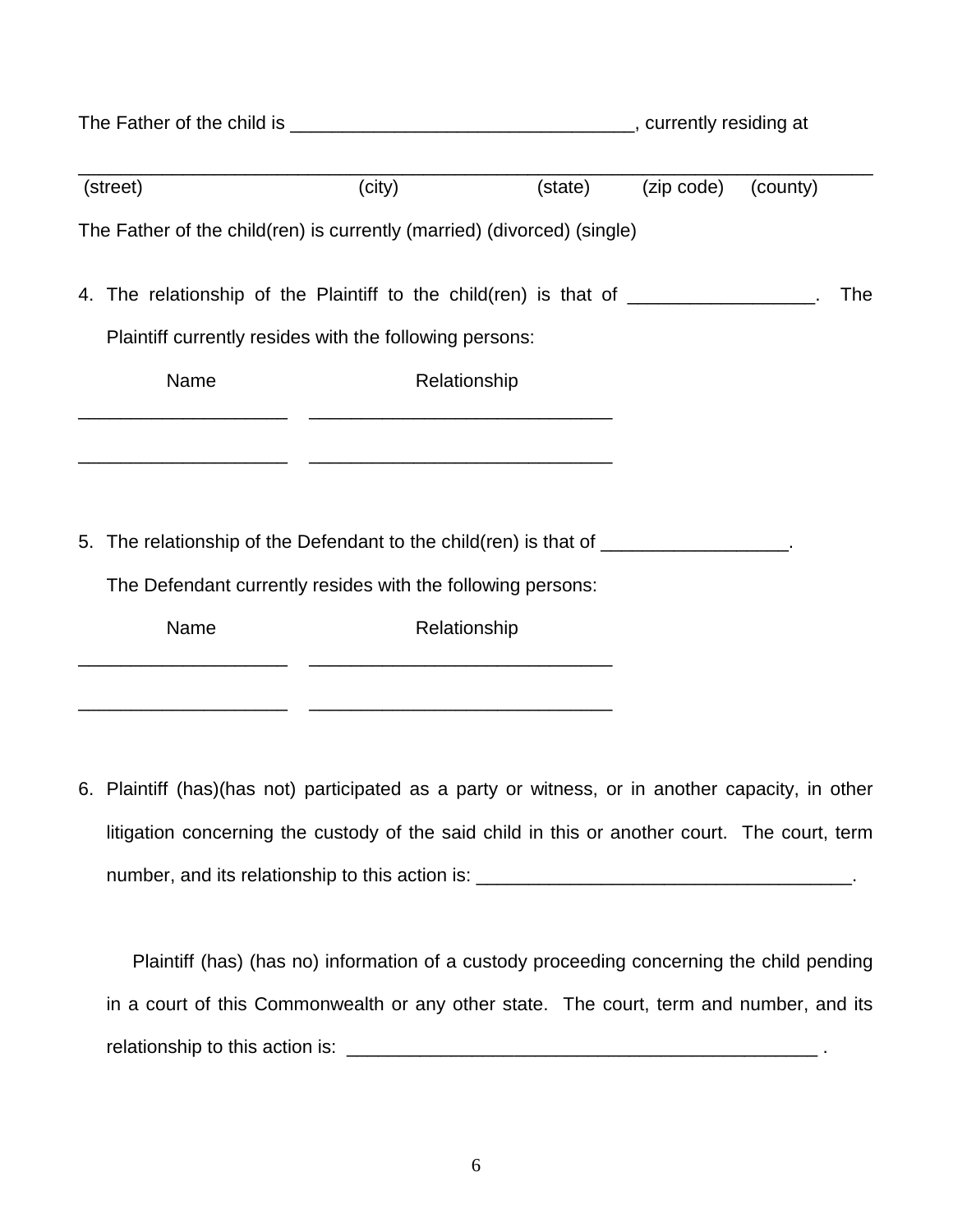Plaintiff (knows)(does not know) of a person not a party to the proceedings who has physical custody of the child or claims to have custodial rights with respect to the child. The name and address of such person is: \_\_\_\_\_\_\_\_\_\_\_\_\_\_\_\_\_\_\_\_\_\_\_\_\_\_\_\_\_\_\_\_\_\_\_\_\_\_\_\_\_\_ .

7. The best interest and permanent welfare of the child(ren) will be served by granting the relief requested because (set forth facts showing that the granting of the relief requested will be in the best interest and permanent welfare of the child)\_\_\_\_\_\_\_\_\_\_\_\_\_\_\_\_\_\_\_\_\_\_\_\_\_\_\_\_

\_\_\_\_\_\_\_\_\_\_\_\_\_\_\_\_\_\_\_\_\_\_\_\_\_\_\_\_\_\_\_\_\_\_\_\_\_\_\_\_\_\_\_\_\_\_\_\_\_\_\_\_\_\_\_\_\_\_\_\_\_\_\_\_\_\_\_\_\_\_\_\_\_

\_\_\_\_\_\_\_\_\_\_\_\_\_\_\_\_\_\_\_\_\_\_\_\_\_\_\_\_\_\_\_\_\_\_\_\_\_\_\_\_\_\_\_\_\_\_\_\_\_\_\_\_\_\_\_\_\_\_\_\_\_\_\_\_\_\_\_\_\_\_\_\_\_

\_\_\_\_\_\_\_\_\_\_\_\_\_\_\_\_\_\_\_\_\_\_\_\_\_\_\_\_\_\_\_\_\_\_\_\_\_\_\_\_\_\_\_\_\_\_\_\_\_\_\_\_\_\_\_\_\_\_\_\_\_\_\_\_\_\_\_\_\_\_\_\_\_

\_\_\_\_\_\_\_\_\_\_\_\_\_\_\_\_\_\_\_\_\_\_\_\_\_\_\_\_\_\_\_\_\_\_\_\_\_\_\_\_\_\_\_\_\_\_\_\_\_\_\_\_\_\_\_\_\_\_\_\_\_\_\_\_\_\_\_\_\_\_\_\_\_

8. Each parent whose parental rights to the child(ren) have not been terminated and the person who has physical custody of the child(ren) have been named as parties to this action. All other persons, named below, who are known to have or claim a right to custody of the child (ren) will be given notice of the pendency of this action and the right to intervene:

| Name | Address | <b>Basis of Claim</b> |
|------|---------|-----------------------|
|      |         |                       |

9. A. If the plaintiff is seeking physical or legal custody of a child and is *in loco parentis* to the child, the plaintiff shall plead facts establishing standing under 23 Pa.C.S.§5324(2).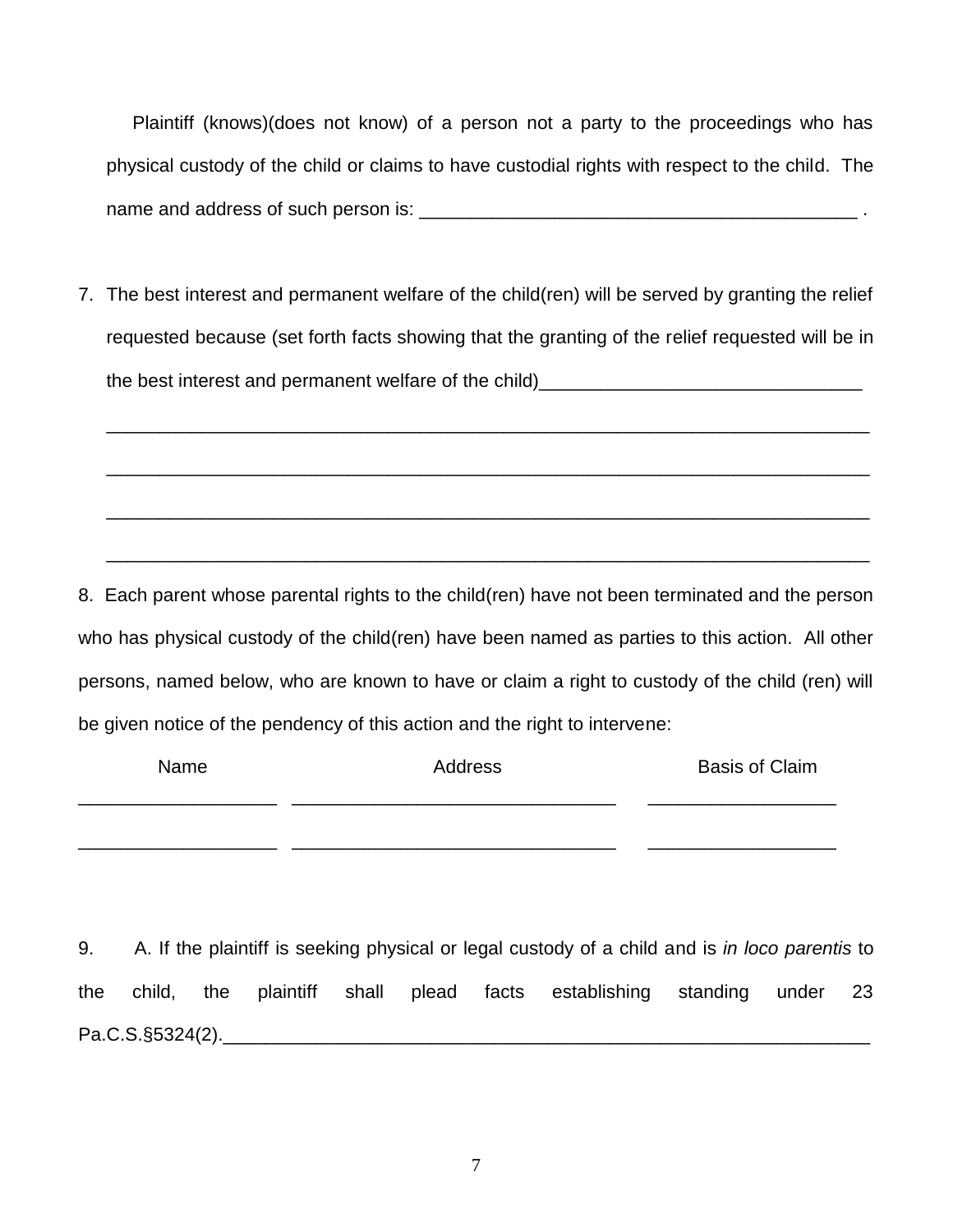B. If the plaintiff is a grandparent seeking physical or legal custody of a grandchild and is not in *loco parentis* to the child, the plaintiff shall plead facts establishing standing under 23 Pa.C.S.§5324(3).\_\_\_\_\_\_\_\_\_\_\_\_\_\_\_\_\_\_\_\_\_\_\_\_\_\_\_\_\_\_\_\_\_\_\_\_\_\_\_\_\_\_\_\_\_\_\_\_\_\_\_\_\_\_\_\_\_\_\_\_\_\_

\_\_\_\_\_\_\_\_\_\_\_\_\_\_\_\_\_\_\_\_\_\_\_\_\_\_\_\_\_\_\_\_\_\_\_\_\_\_\_\_\_\_\_\_\_\_\_\_\_\_\_\_\_\_\_\_\_\_\_\_\_\_\_\_\_\_\_\_\_\_\_\_\_\_\_\_

\_\_\_\_\_\_\_\_\_\_\_\_\_\_\_\_\_\_\_\_\_\_\_\_\_\_\_\_\_\_\_\_\_\_\_\_\_\_\_\_\_\_\_\_\_\_\_\_\_\_\_\_\_\_\_\_\_\_\_\_\_\_\_\_\_\_\_\_\_\_\_\_\_\_\_\_

\_\_\_\_\_\_\_\_\_\_\_\_\_\_\_\_\_\_\_\_\_\_\_\_\_\_\_\_\_\_\_\_\_\_\_\_\_\_\_\_\_\_\_\_\_\_\_\_\_\_\_\_\_\_\_\_\_\_\_\_\_\_\_\_\_\_\_\_\_\_\_\_\_\_\_\_

C. If the plaintiff is seeking physical or legal custody of a child and is not in *loco parentis*  to the child, the plaintiff shall plead facts establishing standing pursuant to 23 Pa.C.S.§5324(4) and  $(5)$ 

D. If the plaintiff is a grandparent or great-grandparent seeking partial physical custody or supervised physical custody of a grandchild or great-grandchild, the plaintiff shall plead facts establishing standing under 23 Pa.C.S.§5325\_\_\_\_\_\_\_\_\_\_\_\_\_\_\_\_\_\_\_\_\_\_\_\_\_\_\_\_\_\_\_\_\_\_\_\_\_\_\_\_

.\_\_\_\_\_\_\_\_\_\_\_\_\_\_\_\_\_\_\_\_\_\_\_\_\_\_\_\_\_\_\_\_\_\_\_\_\_\_\_\_\_\_\_\_\_\_\_\_\_\_\_\_\_\_\_\_\_\_\_\_\_\_\_\_\_\_\_\_\_\_\_\_\_\_\_

\_\_\_\_\_\_\_\_\_\_\_\_\_\_\_\_\_\_\_\_\_\_\_\_\_\_\_\_\_\_\_\_\_\_\_\_\_\_\_\_\_\_\_\_\_\_\_\_\_\_\_\_\_\_\_\_\_\_\_\_\_\_\_\_\_\_\_\_\_\_\_\_\_\_\_

\_\_\_\_\_\_\_\_\_\_\_\_\_\_\_\_\_\_\_\_\_\_\_\_\_\_\_\_\_\_\_\_\_\_\_\_\_\_\_\_\_\_\_\_\_\_\_\_\_\_\_\_\_\_\_\_\_\_\_\_\_\_\_\_\_\_\_\_\_\_\_\_\_\_\_\_

10. I have attached the Criminal Record/Abuse History Verification form required pursuant to

Pa. R.C.P. No. 1915.3-2.

WHEREFORE, Plaintiff requests the Court to grant Plaintiff

**LEGAL CUSTODY** \_\_\_\_\_\_ shared legal custody \_\_\_\_\_\_ sole legal custody

**PHYSICAL CUSTODY** \_\_\_\_\_\_ partial physical custody \_\_\_\_\_\_ primary physical custody